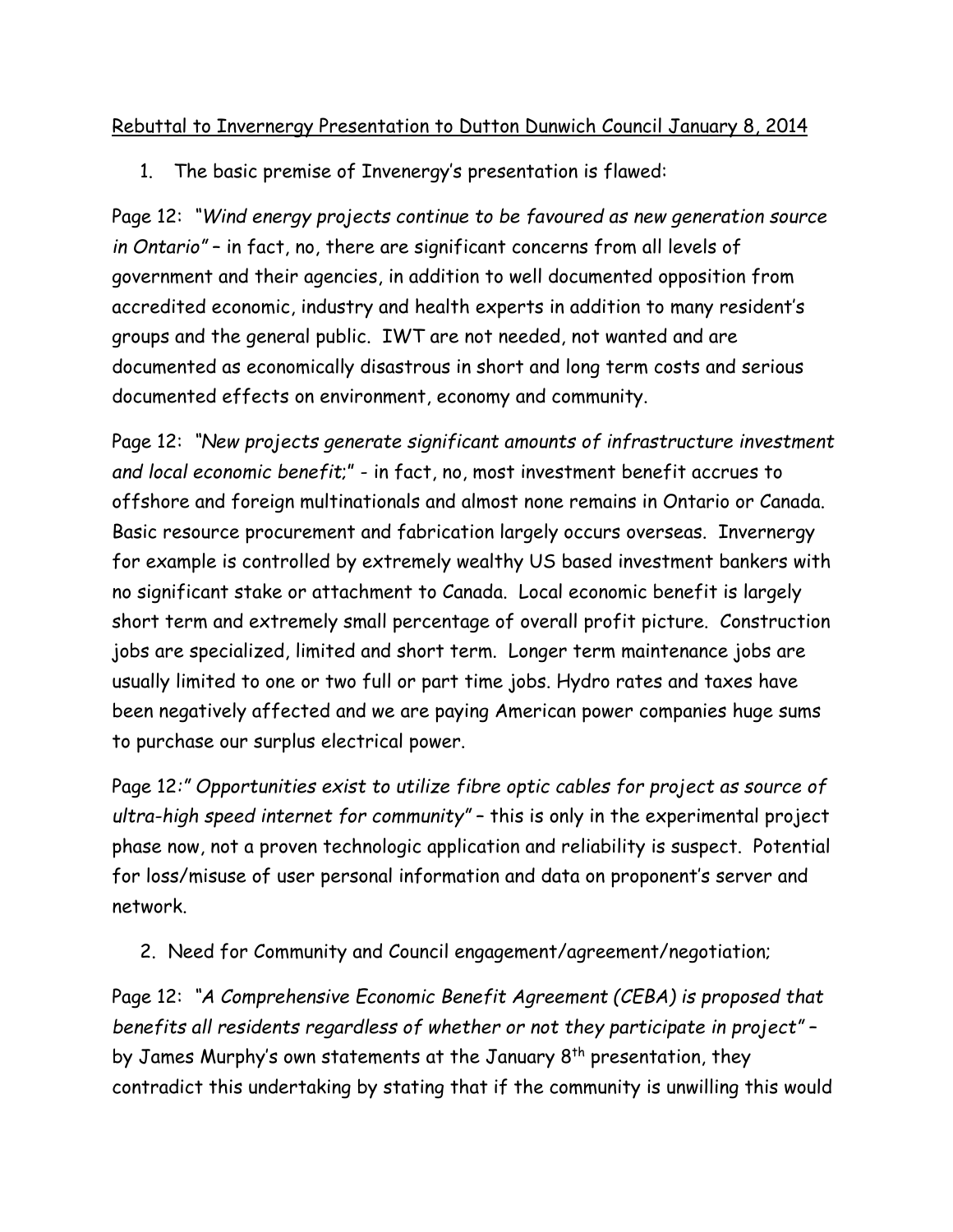be retracted. The clearly stated threat is that if the community does not fall in line, Invernergy will withhold funds generated. Smacks of bullying and bribery – not favourable behaviours upon entering a negotiated "partnership".

- 3. Page 13*: Invernergy states and agrees in several instances that there exists legislated and contractual requirements to reach agreement on many aspects of project, plans, placements, setbacks, and revenue aspects.* Yet, James Murphy indicated in his presentation that these requirements were somehow flexible and dependent on capitulation and agreement by the community and council. Again, implying threats and bribes.
- 4. Page 14: *Details on underground collection systems, roads, decommissioning and ongoing communications:* There will be real and significant risks and liabilities the township, council and residents will be accepting and becoming financially responsible for. Costs inherent with IWT projects need to be clearly established and accounted for up front. For example, it is suggested in the literature that decommissioning will be in the \$1Million range per tower. Prudent risk management suggest that a letter of credit of \$1M per tower be on deposit at a Canadian bank in the name of the municipality before construction begins. Otherwise the council will be respoosible remediation costs.
- 5. Page 15: *Jim Murphy and the document clearly stated that reduced setbacks would be imposed to punish the Dutton community if the CEBA was not in place.* Besides being contrary to legislated established Green Energy Act regulations, it is highly unethical if not possibly illegal.
- 6. Pages 16 and 17*: Revenues were again being threatened in relation to acceptance of CEBA.* As well, there were contradictory statement regards actual versus proposed generation levels to be used to calculate the return to the township. If actuals are used, the revenue would be substantially less that the stated \$2,500 per MW. This amount is also in question based on the current assessment limit of \$40,000 per MW which would yield less than \$300 per MW (assuming the DD 2013 residential mil rate). As well, a very large uncertainty now exists depending on the new OPA RFQ, RFP process – if lowest bid wins is the practice, the available revenue will be significantly reduced, hence a much lower return, if any, to Dutton Dunwich.